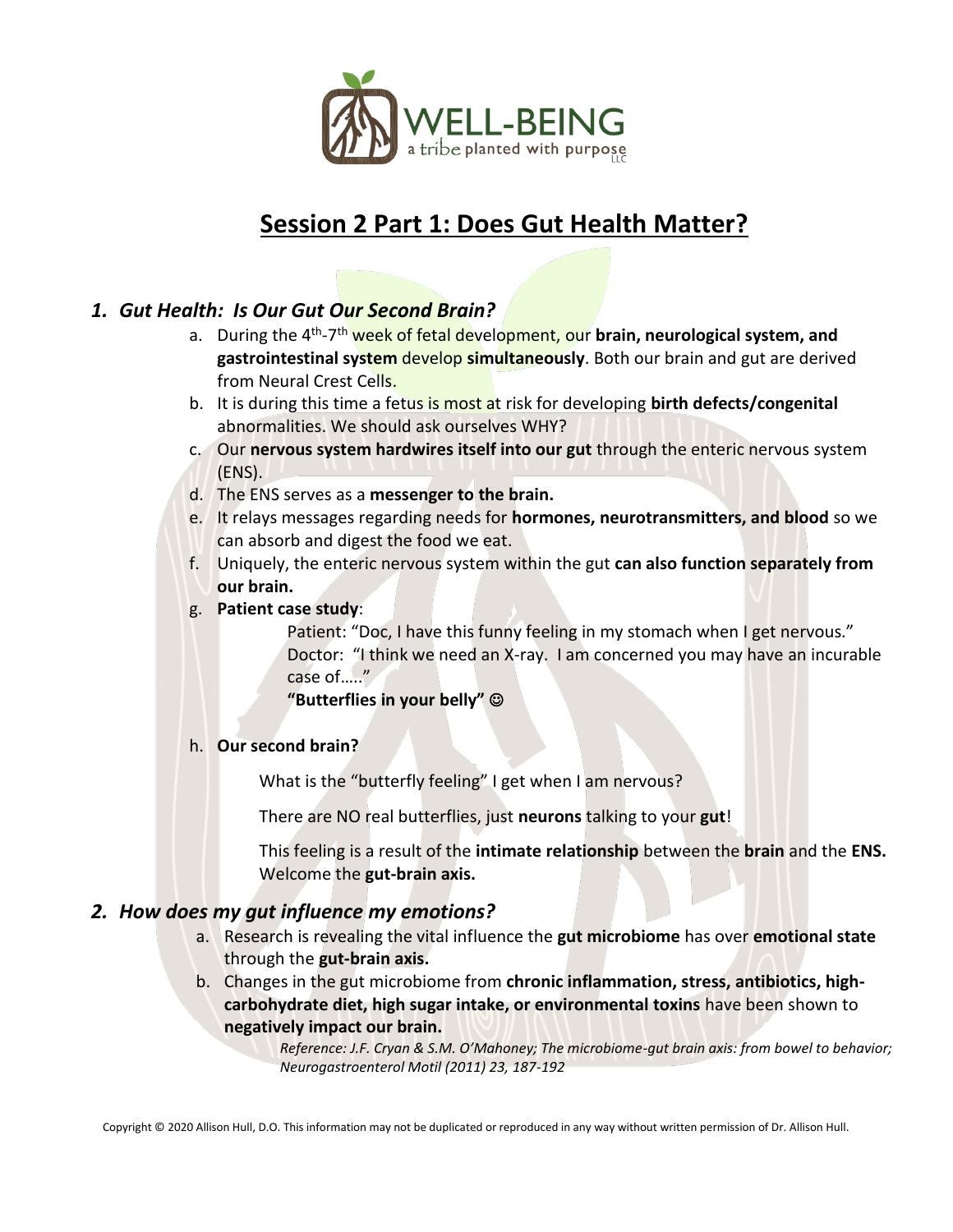

#### **Question 1: What connects our gut health to our emotional health?**

#### **Answer: \_\_\_\_\_\_\_\_\_\_\_\_\_**

- **3. Changes in your gut microbiome** can influence the central nervous system and have been shown to **influence behavior.** 
	- a. This can activate the **fight or flight response**, which can contribute to **chronic stress** and worsen **inflammation.**

## *4. How does my gut influence my health?*

- a. Chronic inflammation can lead to a **"leaky gut",** where the microscopic "pores" that line the gut inflame and **allow gut material to seep through what should be a closed tunnel** into the vast surrounding blood stream.
- b. Here we see a possible **catalyst** for **autoimmune diseases** and **chronic inflammatory conditions.**
- c. **'Leaky Gut'** has also been shown to cause a **'Leaky Brain'**.
- d. Some research reveals that leaky guts **release antibodies** which then cross the bloodbrain barrier creating an **inflammatory reaction within the brain.** Welcome **brain fog, headaches, anxiety, and fatigue.**

*Reference: Axel Montagne and Berislav V. Zlokovic; Blood-Brain Barrier Breakdown in the Aging Human Hippocampus; Neuron; vol 85, Issue 2, 21 Jan 2015, 296-302*

#### *5. How does my gut influence my mood?*

- a. Roughly **90% of serotonin** lives in your **gut**.
- b. Our gut also houses **dopamine, glutamate, norepinephrine, GABA, and nitric oxide.**
- c. **Inflammation** within the gut will impede production of these **neurotransmitters**.
- *6. How does my gut influence the ability for my brain to adapt and influence my genetic code?* 
	- a. Our gut creates the essential **trophic factors** (building blocks) for **neuroplasticity.**
	- b. What are some of these trophic/building blocks?
	- c. Our gut creates **brain-derived neurotrophic factor (BDNF).**
	- d. Neuroplasticity is the ability of the brain to adapt to change and Trophic factors are proteins that **stimulate the growth and production of new brain cells.** These trophic factors **also influence the transcription/activation of our DNA**.

**Question 2: What is Neuroplasticity?** 

#### **Answer: \_\_\_\_\_\_\_\_\_\_\_\_\_\_\_**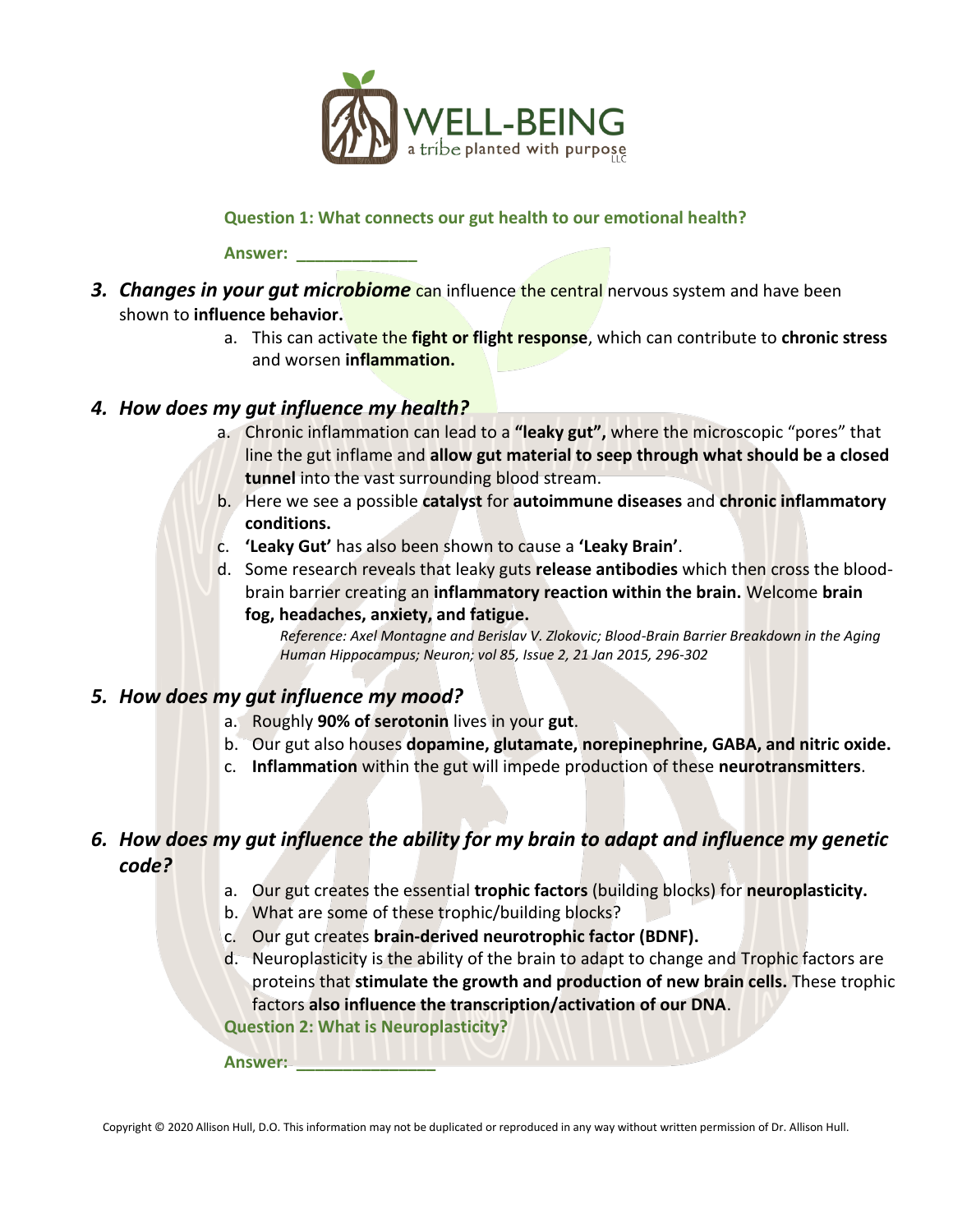

#### *HOW DO WE BRIDGE THE GAP TO OPTIMIZE OUR GUT HEALTH TO BETTER SUPPORT OUR EMOTIONAL, COGNITIVE AND PHYSICAL WELL-BEING? WE MUST SEEK FOODS TO NOURISH OURSELVES. REAL FOODS WE CAN GROW, HUNT, FISH AND FERMENT.*

## *7. What is fermentation and can it aid in gut health?*

- a. **Preservation process** for thousands of years.
- b. Shifts the ecosystem of the gut by **enhancing our microbiome.**
- c. **Improves digestion and absorption** through the production of **probiotics** and **digestive enzymes.**
- d. The byproduct of fermentation, **probiotics,** can **improve the immune system** (70% of which lives in our gut) and **reduce inflammation** (the nidus for almost all disease processes).

## *8. Gut-healing foods: 1-2 servings per day*

- a. **Fermented vegetables** (kimchi, sauerkraut, carrots, green beans, beets, lactofermented pickles, traditional cured Greek olives)
- b. **Cultured dairy products** (buttermilk, yogurt, kefir, cheese). If tolerated, no more than 1 serving per day.
- c. **Cultured non-dairy products** (yogurt and kefir made from almond, coconut, etc.)
- d. **Fermented grains and beans** (lacto-fermented lentils, chickpea, etc.)
- e. **Fermented beverages** (water kefir and kombucha)
- f. **Fermented condiments** (raw apple cider vinegar- reduces insulin resistance)

#### *9. Gut-healing foods: serving sizes*

- a. Fermented vegetables: ½ cup prepared
- b. Cultured dairy products: 1 cup
- c. Cultured non-dairy products: 1 cup
- d. Fermented grains and beans: ½ cup prepared
- e. Fermented beverages: 1 cup
- f. Fermented condiments: 2 Tablespoons (1 fluid oz)

**Question 3: Which gut-healing food also helps with insulin resistance?**

**Answer: \_\_\_\_\_\_\_\_\_\_\_\_\_**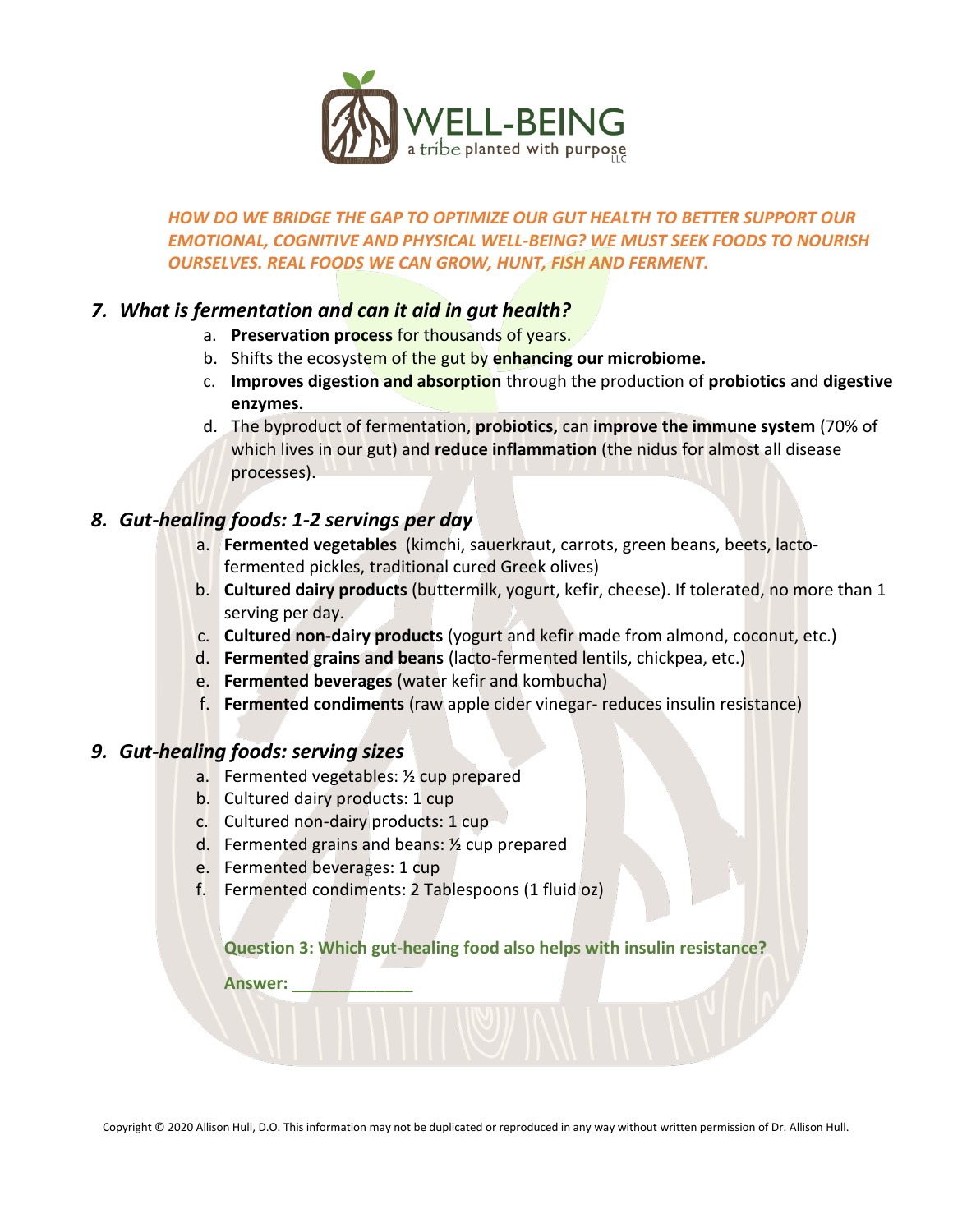

# **Session 2 Part 2: Goal Setting**

## *10. The Science of Habit Formation*

#### **3 stages in forming habits:**

- a. **Trial and exploration** of the new behavior
- b. **Forming the habit** through dopamine connectivity
- c. **Solidifying the habit** to function on autopilot *Reference: [https://www.psychologytoday.com/us/blog/the-athletes-way/201112/the](https://www.psychologytoday.com/us/blog/the-athletes-way/201112/the-neuroscience-perseverance)[neuroscience-perseverance](https://www.psychologytoday.com/us/blog/the-athletes-way/201112/the-neuroscience-perseverance)*

#### **Stage 1:**

- d. The prefrontal cortex communicates with the striatum, which communicates with the midbrain. Here dopamine is released if the activity is deemed as pleasurable.
- e. The dopamine release determines if we want to continue this behavior.
- f. This stage requires **great thought, focus,** and **detailed neuronal activity.** You must be **mindful** here both physically and mentally.

## **Stage 2:**

- g. As we continue the **"like"** and **engage** in the behavior, our **path moves** to the sensorimotor cortex.
- h. Once again, the path travels through the striatum, to the midbrain where it **picks up more dopamine.**
- i. Here our **efforts are less detailed.** We are now laying down "chunks" of neuronal activity as opposed to detailed steps seen in stage 1.
- j. It takes us **less focus and concentration** to engage in the behavior once we have reached this stage.

## **Stage 3:**

- k. The last stage involves a **path** connecting the infralimbic cortex with the striatum and **back to dopamine.**
- l. Once again, we are **firing dopamine** in order to semi-permanently **imprint this behavior.**
- m. This is the stage of **autopilot.** This requires very little detailed neuronal activity. **You don't have to think about the behavior, you just do it.**
- n. When faced with a new activity, we internally grade it as **positive + or negative -.**
- o. If we deem the activity as positive, we will **reinforce the activity through dopamine communication** within the prefrontal cortex, sensorimotor cortex, and infralimbic cortex.
- p. This is where the **deliberate activity** becomes a **habitual activity.**
- q. The **root of all habits** are created and supported through **dopamine!**
- r. **You** determine if the activity/behavior is **meaningful** and **pleasurable.**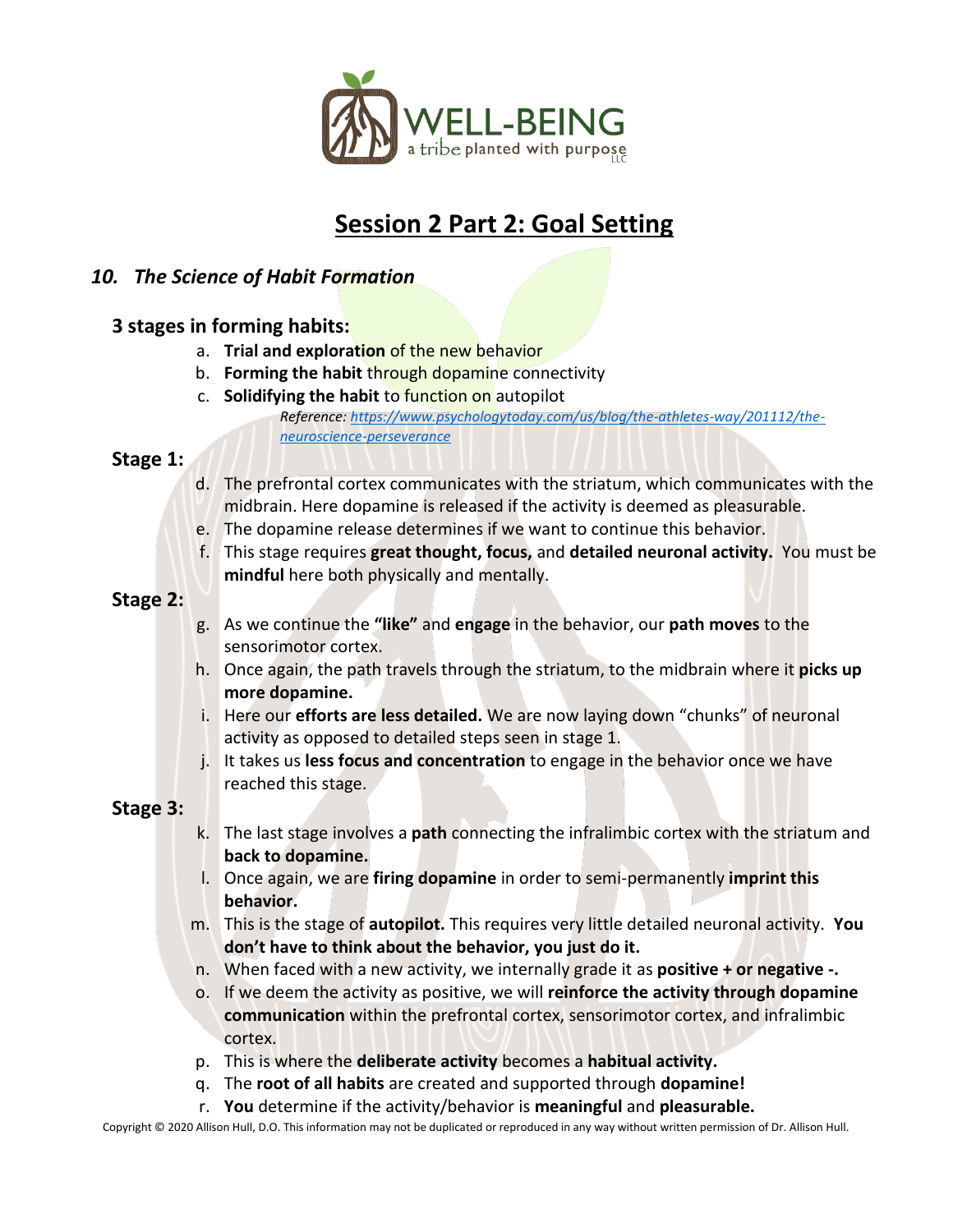

## **11.** *The Laws of Approach Versus Avoidance*

- a. We are wired to Move *towards* an Action which garners a Reward.
- b. We are less inclined to move towards something in order to avoid a punishment.
- c. The human brain was created to respond to *"Forward Reaction"* to achieve the reward, rather than a *"Forward Reaction*" to avoid harm.
- d. Immediate Rewards are far more effective than Future Punishment.
- e. Knowing and anticipating the Reward is there waiting for us elicits a similar reaction to that of earning the Reward.
- f. We do not need immediate positive feedback forever in order to maintain the behavior change.

*Reference: Sharot, Tali, "The Influential Mind", chapter 3, 64-65, 2017.*

## *12. The Science of Achieving Goals*

**To achieve a goal it must be:**

- **a. Purposeful**
- **b. Obtainable**
- **c. Sustainable**
- **d. Measurable**

**The Science of Achieving Goals**

- **e. Plant your purpose (Identify)**
- **f. Dig your whys/triggers**
- **g. Determine your routine**
- **h. Feel and/or Experience the reward**
- **i. Solidify through strategy**
- **j. Reflect on your triumphs**
- **k. ENVISION your success**

## **At the Root of Any Goal must lie its Purpose! Purpose = WHY? = Reward**

#### **13.** *Step 1: Plant Your Purpose*

- a. Your **PURPOSE** is your **catalyst for change.**
- b. Your **PURPOSE** creates a **reward mechanism** to connect dopamine to the behavior.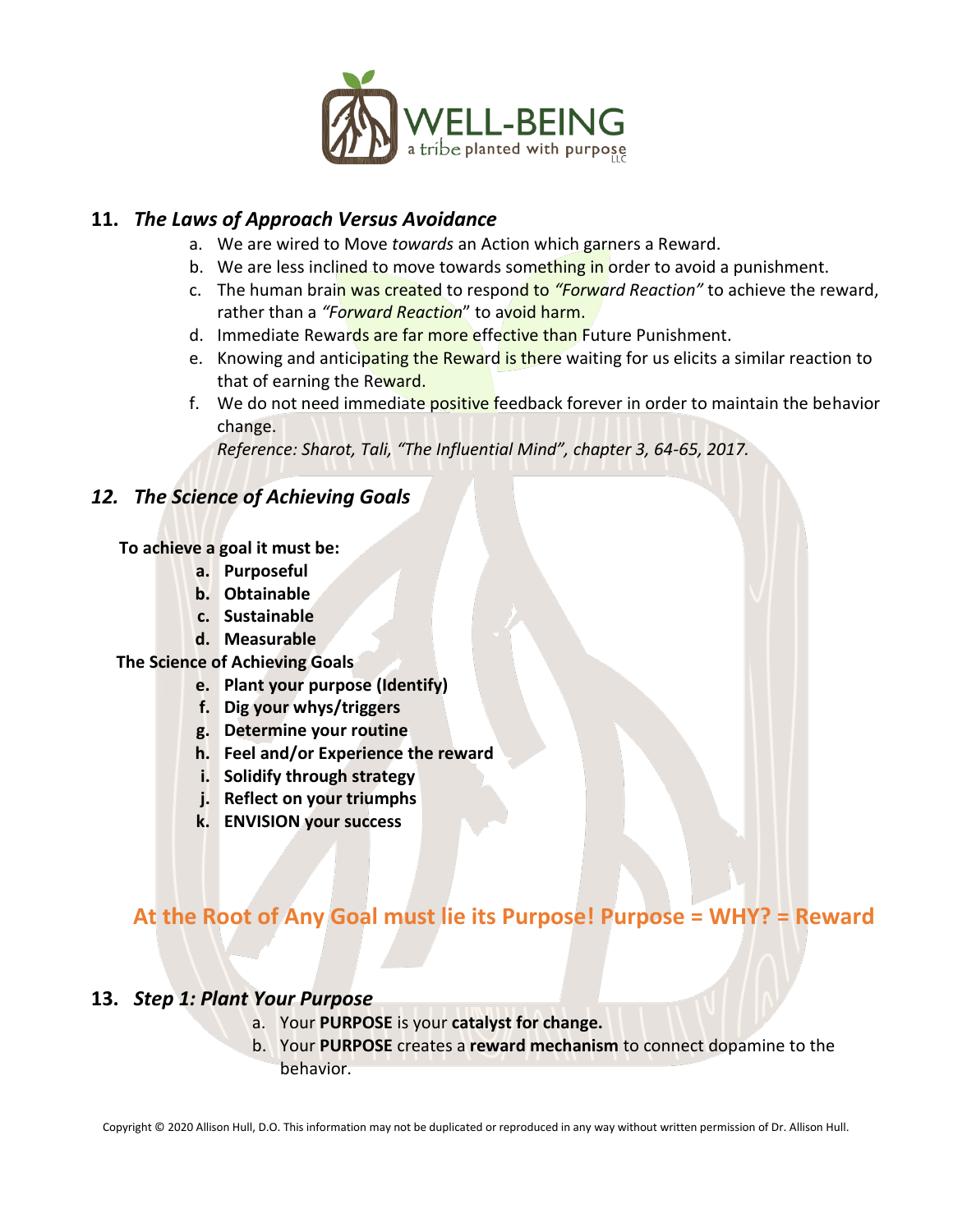

- c. Connecting **dopamine** to the behavior plants the new behavior into a **solidified HABIT!**
- d. Your **PURPOSE** must be **meaningful to you** and **deeply rooted**. "My purpose is to empower others to truly flourish in this great gift of LIFE"

#### **Craving Our Purpose**

*Our purpose is not a personality trait, but rather our awareness for having some explicit purpose or meaning for our life. It can change and is as unique as our fingerprint. We must work to see our PURPOSE!*

#### *Pondering Your Purpose*

What gets you out of bed every day?

Who depends on you and why?

Whom do you depend upon and why?

How do you help other people in your community and the world?

How do you take care of yourself?

How do you provide for yourself and your family?

What are you passionate about?

What do you love doing?

What are you still seeking to accomplish?

What brings you true Joy? What is your role within that?

Who do you admire and why?

What do you want your epitaph to say?

"A lack of joy is almost always sourced by a lack of purpose. When you have a reason to live, a vision to accomplish something important, life becomes exciting, compelling and very, very fun." – Will Bowen

#### *14. Step 2: Dig your WHY*

- a. Your foundation has been laid in **your PURPOSE**!
- b. Now dig and plant your **WHY**!
- c. **Your WHY is Your Reward**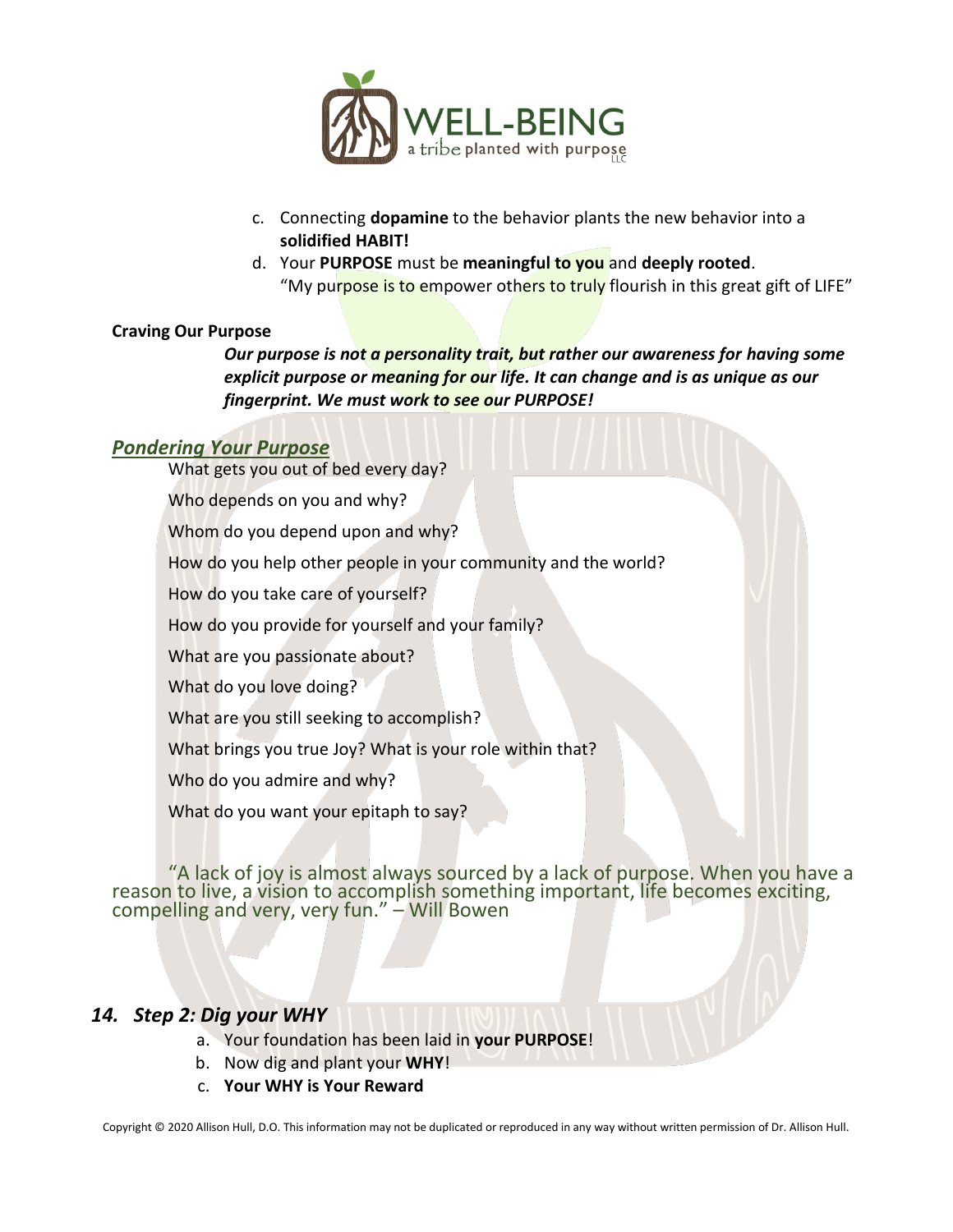

#### 1. "I want to \_\_\_\_\_\_\_\_\_\_\_\_\_\_ beaucse…."

- 1. I want to have more energy
- 2. I want to feel more comfortable in my own skin
- 3. I want to reduce the number of medications I am taking
- 4. I want to physically interact with life as I age
- 5. It makes me feel happy, joyful, pleased
- 6. I am a role model
- 7. Makes me feel proud, confident
- 8. Feeds my curiosity
- 9. Allows me to grow as a person
- 10. Allows me to build deeper relationships
- 11. Its my passion/purpose
- 12. It is my self- expression
- 13. Sense of accomplishment
- d. Both **short-term** and **long-term** 'WHYs' will garner you more success!
- e. We often need extrinsic motivators to help bridge the gap until we are intrinsically motivated.
	- 1. Awards
	- 2. Praise
	- 3. Recognition
	- 4. Honor/Prestige
	- 5. Data as feedback
	- 6. Financial Incentives
	- 7. Benefits/Perks
	- 8. Tangible outcomes
	- 9. Checklist complete

## **Growing a Habit Loop**

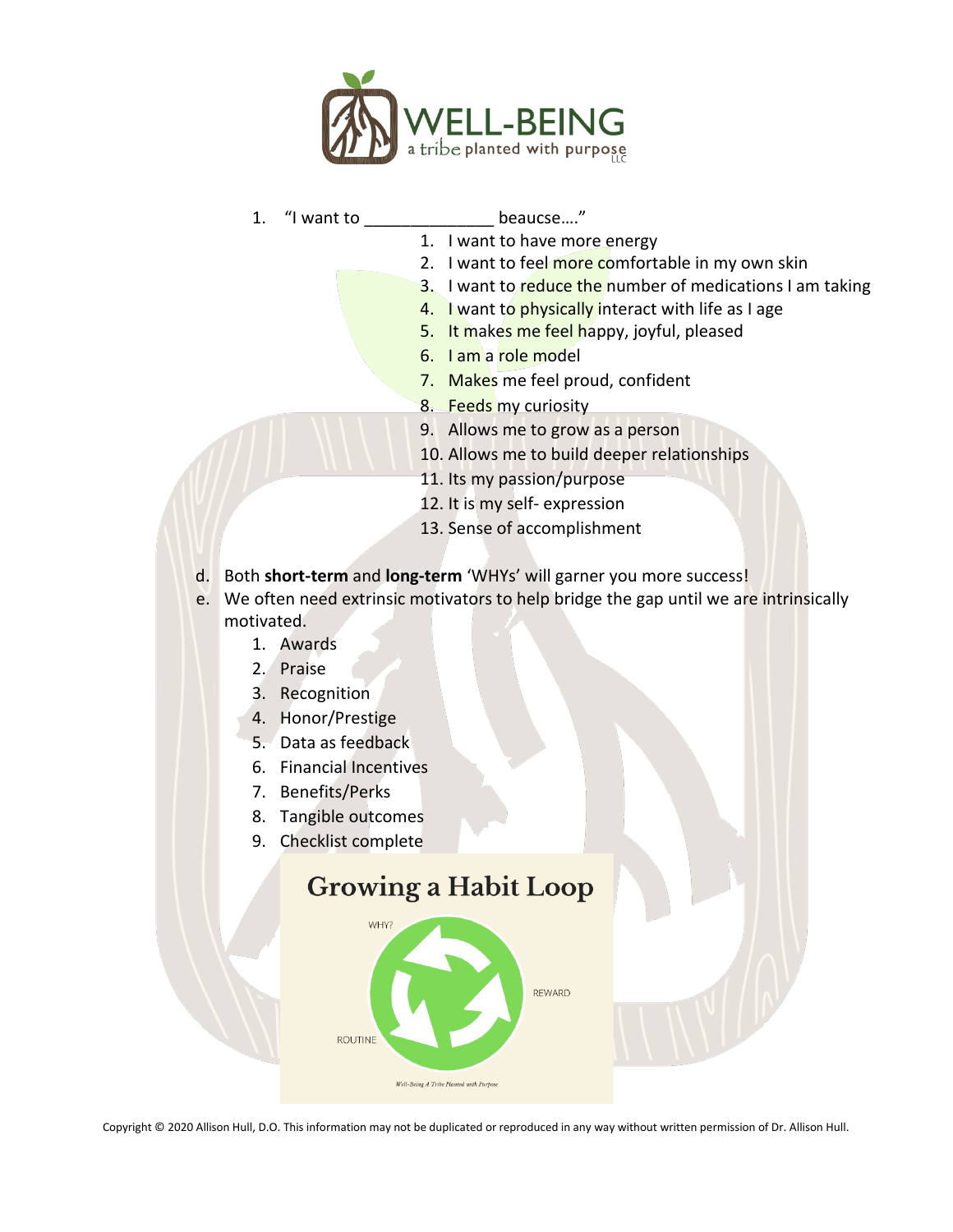

## **What is the foundation of all your well-being efforts?**

**Answer: \_\_\_\_\_\_\_\_\_\_\_\_\_**

## *15. Step 3: Determine HOW- Your ROUTINE*

- a. **Connect your WHY to HOW you are going to achieve it.**
- b. WHY: Improve my energy
	- How: Eat vegetables with every meal.

How: Sleep a minimum of 7-8 hours a night.

How: Spend 10 minutes daily praying and meditating.

## **16.** *Step 4: Engage the HOW then FEEL or EXPERIENCE the Reward*

- a. As you engage in the behavior, meditate on the reward.
- b. Stop. Be mindful. Envision both your short-term and long-term goals.
- c. Experience the Reward!
- d. \*Your brain will release **dopamine** to help solidify the behavior into a **new HABIT.**

## *17. Step 5: Solidify your new Habit through Strategy*

- a. **Seek the reward** both during and away from the behavior.
- b. **Use visual imagery** strategically in your day in order to strengthen the roots of your new habit.
- c. **Schedule it** during your day. Close your eyes. Picture your Purpose. Experience your WHY. Reap your Reward.
- d. **Create visual cues** to trigger your Why! Create a screen shot on your phone. Place a picture reminder in your home, car, office.

## *18. Step 6: Reflect on Your Triumphs for the Day*

- a. **Reframe** how you **perceive success.**
- b. **Choose** to focus on the **triumphs** rather than the failures.
- c. **Practice self-forgiveness.**
- d. **Envision** the triumphs for **tomorrow.**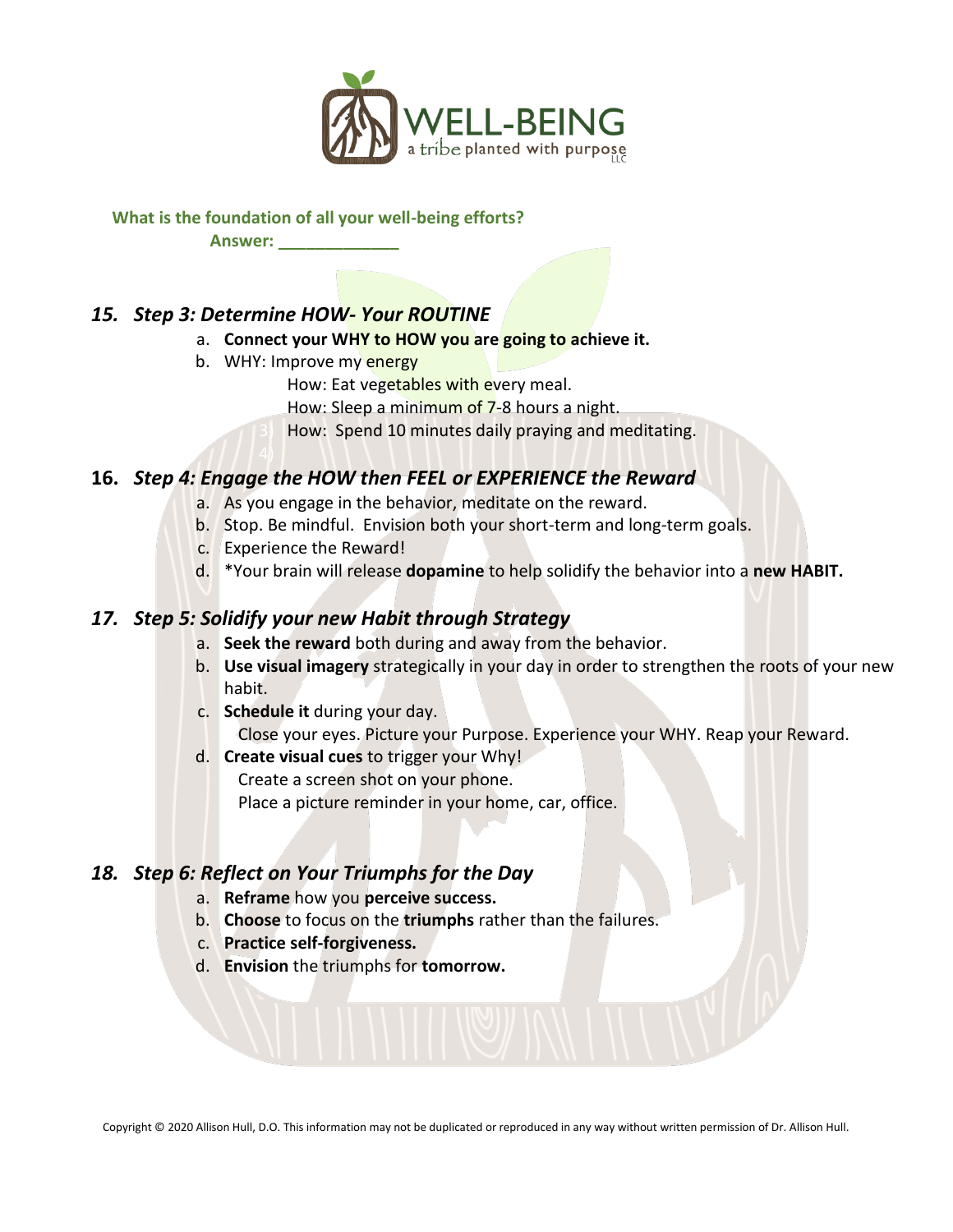

### *TO REVIEW:*

It all begins with planting your Purpose! Dig your whys, create your routine, solidify your strategy, draw strength from your PURPOSE (CUE) and reap your rewards! (Tangible and Experiences/Feelings)

#### **Mindfulness Exercise:** Visual Imagery

## *This week's Cognitive Action Plan:*

#### **TRACK**

- a. **Track What and How Much you eat and drink. BE SPECIFIC**!
- b. Review your records to understand **WHAT, WHEN,** and **WHY** you **CHOOSE** what you eat and drink.

#### **IDENTIFY**

- a. **Identify your Triggers**. Stress? Boredom? Celebration? Habit?
- b. **Your Purpose**
- c. **Reasons Why I Want to Be Healthy (take a picture and make it your screensaver)**

#### *This week's Nutritional Action Plan:*

- a. Try at least 2 *Fermented foods* this week.
- b. Reduce your *carbohydrates to 125 grams per day.* Adjust macro settings in your app.
- c. Continue tracking all food and beverage intake.
- d. Continue with 64 fluid oz. of water daily.
- e. Continue with at least 3 servings of non-starchy vegetables per day.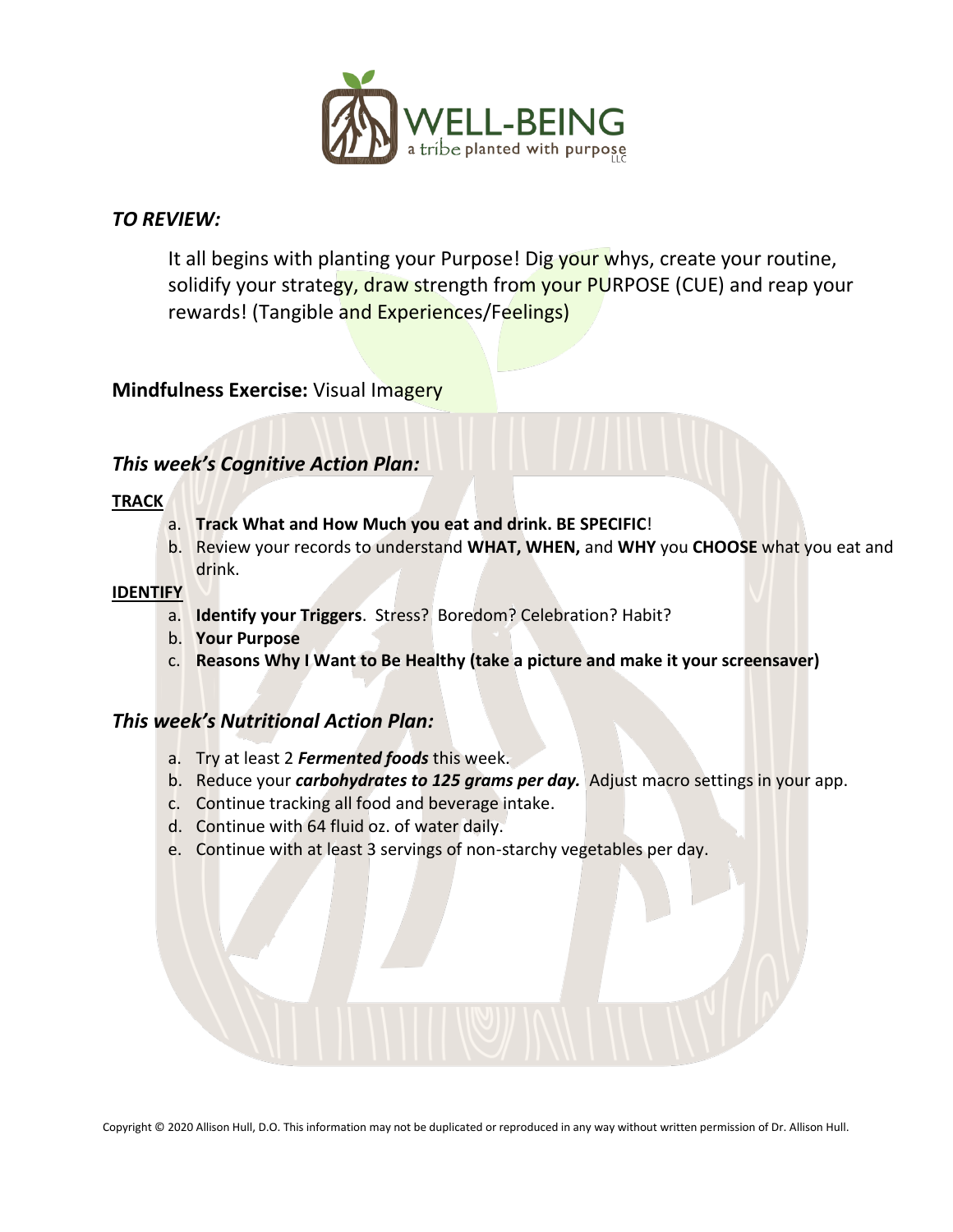

# **Goal Setting & Gut-Healing Foods**

1. What are my goals and how am I going to achieve them (be specific)?

| 2. What are 3 strategies I can use to solidify healthy habits? |
|----------------------------------------------------------------|
|                                                                |
|                                                                |
|                                                                |
| 3. What are 3 gut-friendly foods or beverages I can try?       |
|                                                                |
|                                                                |
|                                                                |
| <b>ACTION ITEMS</b>                                            |
| The Reasons I want to be healthy:                              |
|                                                                |
|                                                                |
|                                                                |
|                                                                |
|                                                                |
|                                                                |
|                                                                |